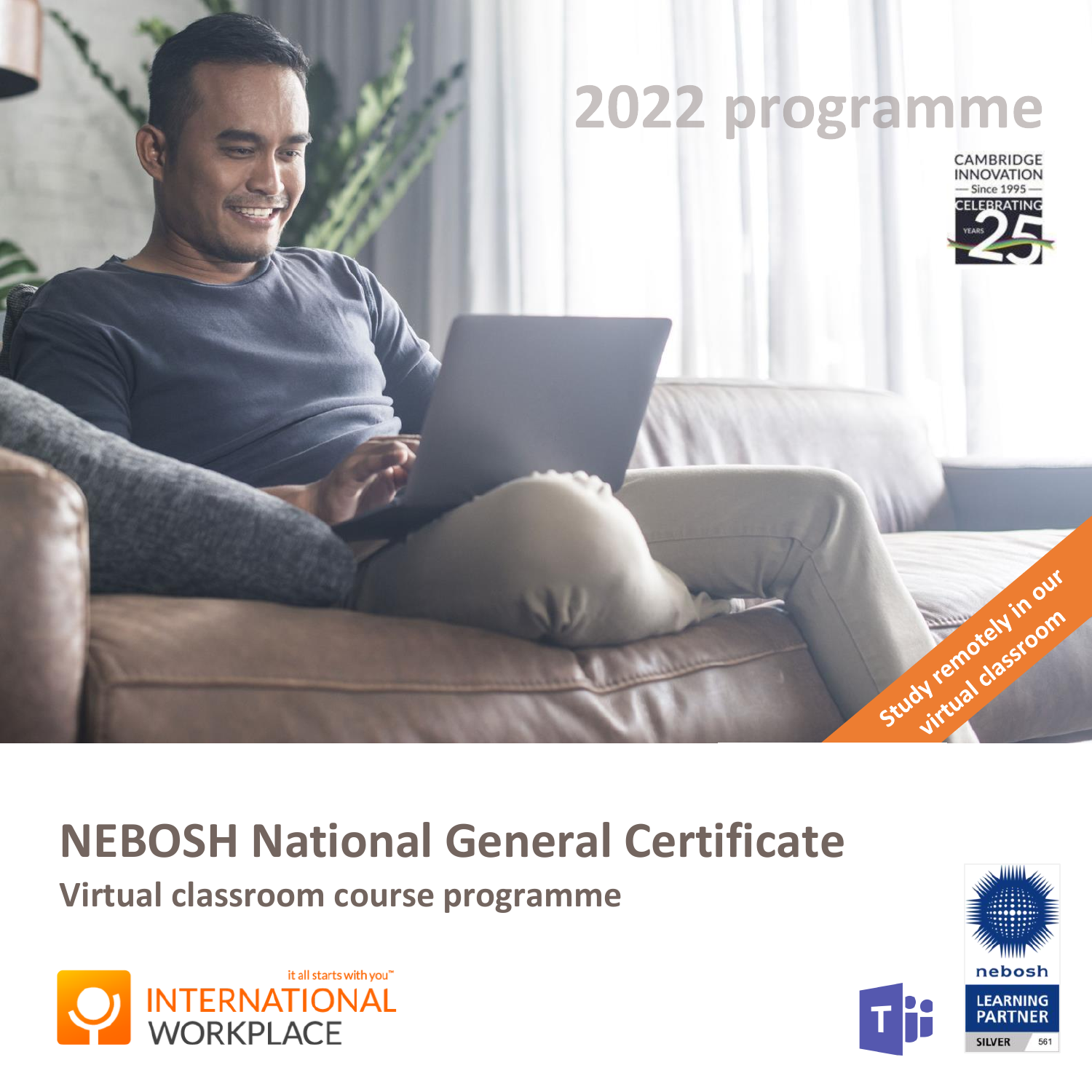If you haven't looked recently at what NEBOSH has to offer, it's worth looking again. Its most popular certificate level programme – the National General Certificate (NGC) – now has a streamlined syllabus that lends itself particularly well to delivery in virtual classroom format.

Assessment is now much simpler too. While the practical assessment (NG2) remains largely the same, the two written papers have been replaced with a single open book exam (NG1) which is completed online on a specified date.

The result is a much more flexible, open and accessible course that will appeal to everyone, not just those who excel in examination conditions.

## **Syllabus**

- Why we should manage workplace health and safety
- How health and safety management systems work and what they look like
- Managing risk understanding people and processes
- Health and safety monitoring and measuring
- Physical and psychological health
- Musculoskeletal health
- Chemical and biological agents
- General workplace issues
- Work equipment
- Fire
- **Electricity**

## **Virtual tutorial dates**

10, 17, 24, 31 October 7, 14, 21, 28 November 5 December (optional revision session)

## **What's new? Who the course is for**

This qualification is designed for anyone (managers, supervisors and workers) in any type of organisation. It's ideal for anyone who needs a broad understanding of health and safety issues to be able to manage day-to-day risks effectively.

You don't need to have studied any IOSH or other course previously, though you may find it helpful. Many people take the National General Certificate in Occupational Health and Safety (NGC) as a first step in a career in health and safety. It gives a valuable overview and is a sound basis for further professional study.

### **Assessment**

#### **Unit NG1: Online open book examination**

The open book examination (OBE) enables you to sit your NEBOSH assessment on your own, usually in your own home or another safe and suitable location where you can concentrate. In a NEBOSH OBE you will have up to 24 hours to complete your paper – though you should be able to complete the examination in 5-8 hours. To help you during the OBE you can use resources such as notes, textbooks, learning materials and online resources.

Candidate completion of the NG1 is verified by a virtual discussion with one of our course tutors to confirm the OBE was completed in line with NEBOSH requirements.

#### **NG1 examination date: 7 December 2022**

#### **Unit NG2: Practical assessment**

A comprehensive risk assessment project needs to be completed in your workplace and uploaded within ten working days of completing NG1.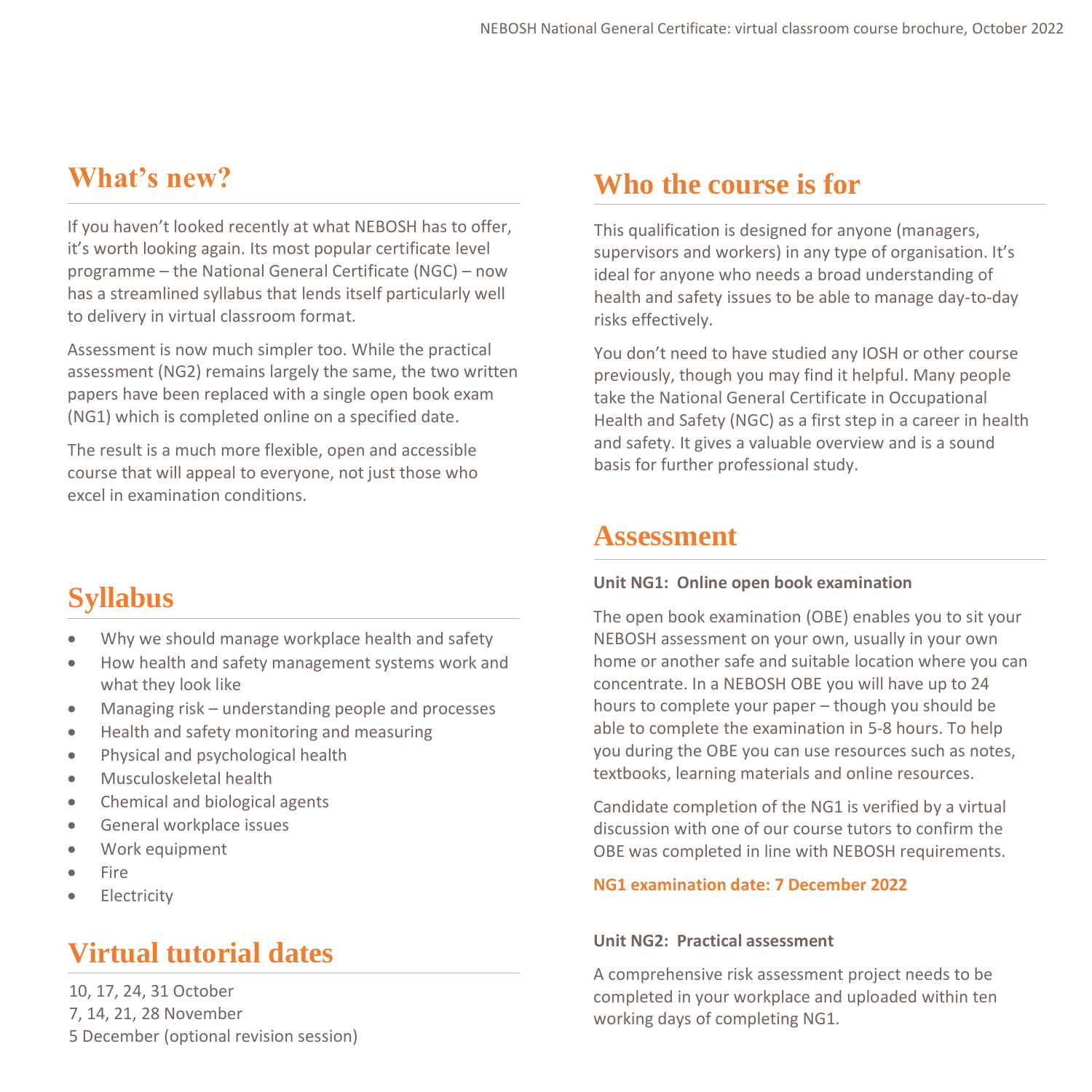

# Virtual classroom: learning remotely, but not alone

Studying in our virtual classroom means you can complete your whole NEBOSH National General Certificate course remotely, without the need to attend a physical classroom or examination centre.

The course is delivered via a combination of live tutor webinars and interactive group exercises. Held one day a week for eight weeks, these sessions are designed to stimulate peer-to-peer learning and encourage you to apply knowledge to real-world scenarios.

Your tutor will be on hand to provide one-to-one support, and to give feedback on exercises and mock examination questions to help you check you're on track.

A host of online resources is also available to you in the form of interactive exercises, videos, sources of information, and an extended case study to put you in the shoes of a health and safety professional with some problems to solve.

Included with your course, you also receive a copy of the NEBOSH National General Certificate Study Guide, a comprehensive colour reference book from RMS Publishing to support self-learning.



We use Microsoft Teams to run live tutor-led webinars in our virtual classroom, to lead discussion and stimulate group work.